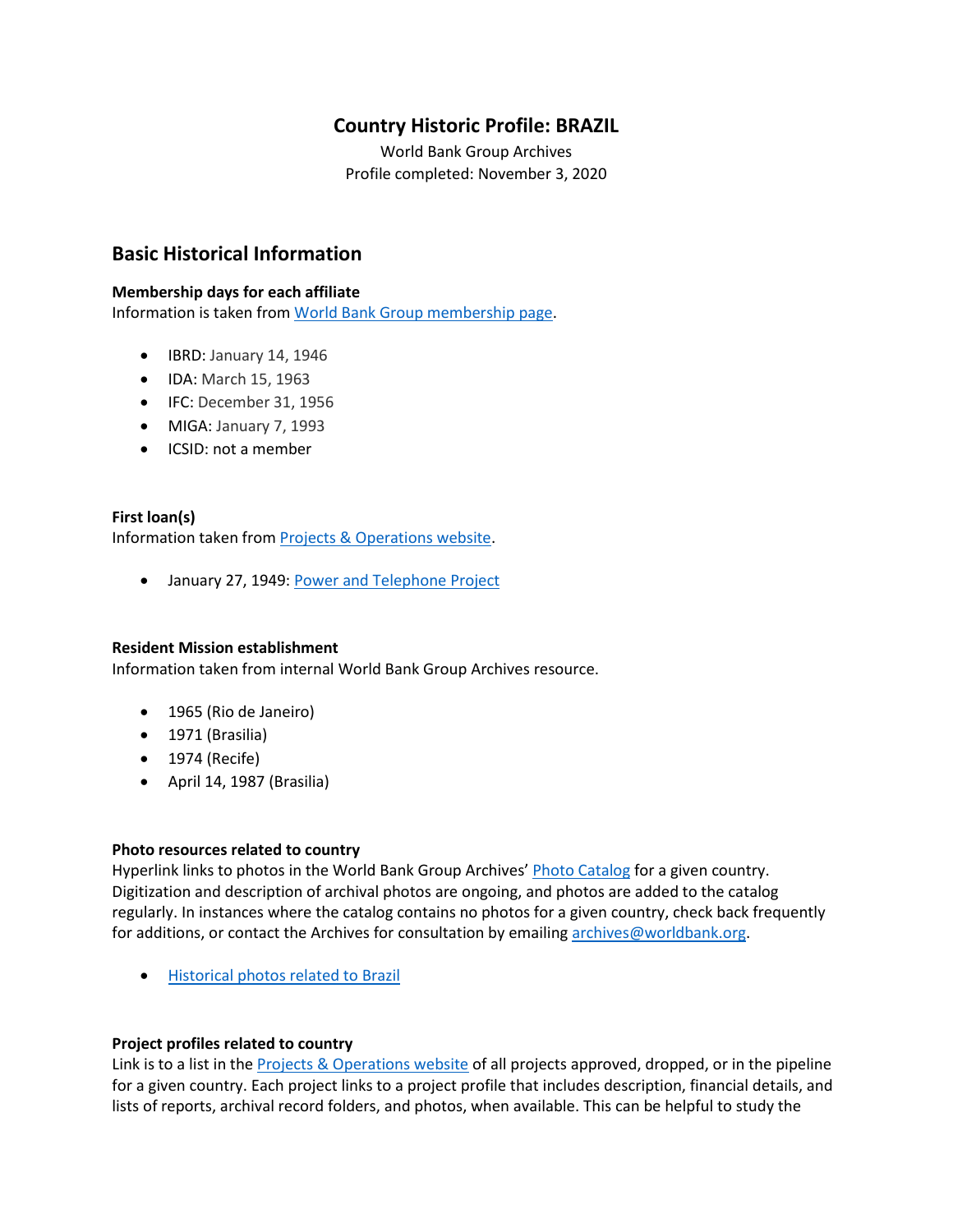evolution of the Bank's work in the country over time, and to identify notable projects that represent important shifts or moments in the country's history. Projects are also excellent examples of case studies of how the Bank made an impact in a particular sector. The WBG Archives have original records and other information related to these projects. Email [archives@worldbank.org](mailto:archives@worldbank.org) for guidance.

• Brazilian [project profiles in Projects & Operations](https://projects.worldbank.org/en/projects-operations/projects-list?countrycode_exact=BR)

## **Description of operational records in Archives Holdings**

Archival records relating to Bank operations are described according to the ISAD(g) standard and are accessible in our [Archives Holdings catalog.](https://archivesholdings.worldbank.org/) Descriptions include lengthy organizational histories of the regional vice presidency responsible for operations in that region and a description of records created and transferred to the Archives by that vice presidency. The descriptions in the catalog can be helpful to understand the organizational context of Bank work, and to understand more about the content of the records in the Archives.

• [Records of the Latin America and Caribbean Regional Vice Presidency](https://archivesholdings.worldbank.org/records-of-latin-america-and-caribbean-regional-vice-presidency)

## **Chronology events**

Events have been selected from the Archivists' Chronology, an 800+ page resource compiled by Bank Group archivists over the course of the institution's history. Events chosen include important firsts, milestones and other events that evidence the country's development history and/or its relationship with the World Bank Group. The Archivists' Chronology is accessible on *this page*. This list of events can be helpful to determine if you'd like to dig deeper into any moments in the country's history of engagement with the Bank. The WBG Archives may have original records and other information about these events. Email [archives@worldbank.org](mailto:archives@worldbank.org) for guidance.

**Bretton Woods Conference; Representatives of Brazil Attend**

July 1-22, 1944

**IBRD Articles of Agreement Signed by Brazil** January 14, 1946

**First Bank Mission to Brazil** July 16, 1947

**First Loan to Brazil Signed** January 27, 1949

**Bank Sends General Economic and Financial Mission to Brazil** October 11, 1949

**President Black Arrives in Rio de Janeiro** November 9, 1951

**IFC Articles of Agreement Signed by Brazil**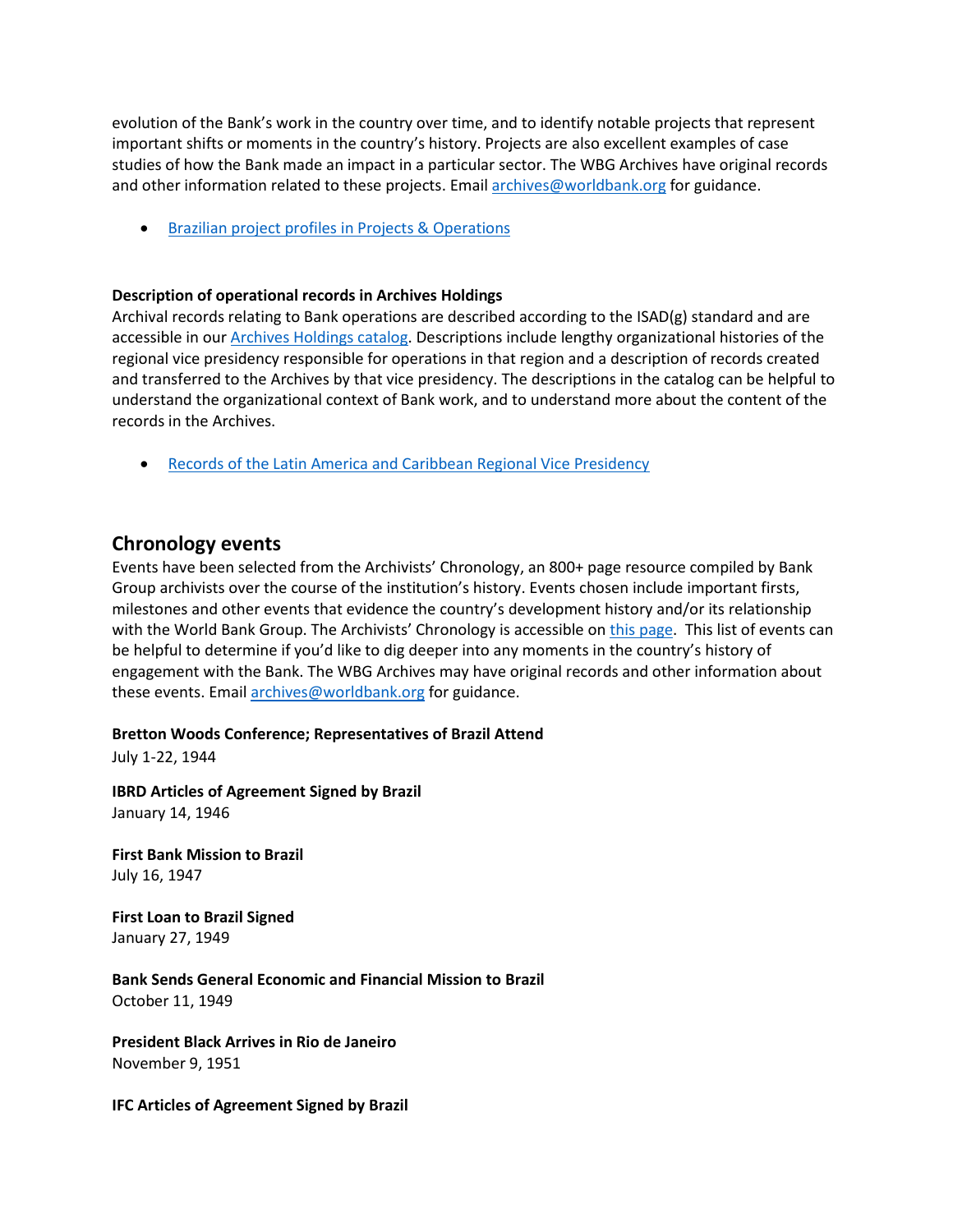December 31, 1956

**Bank Approves Brazil Loan for Largest Hydroelectric Project ever Undertaken in Latin America** October 3, 1958

**IDA Articles of Agreement Signed by Brazil** March 15, 1963

**Bank Economic Mission to Arrives in Brazil** October 4, 1964

**Two Resident Missions Established** 1965

**First Consultative Group for Brazil Meeting** July 20, 1966

**Bank Establishes Resident Missions in Brasilia, Brazil; Nepal; and Ghana.** 1971

**Bank Establishes Resident Missions in Recife, Brazil; Venezuela; and Zambia** 1974

**Resident Mission in Brasilia, Brazil, Established** April 15, 1987

**MIGA Articles of Agreement Signed by Brazil** January 7, 1993

## **World Bank Group Timeline Events**

Events are selected from th[e World Bank Group Timeline.](https://timeline.worldbank.org/#event-bretton-woods-conference-begins) The Timeline is an online platform created by the Archives designed to highlight the important events in the Bank Group's history and to illuminate those events through a variety of archival records, photos, video and audio clips, oral history transcripts, reports, and more.

[IFC makes its first investment](https://timeline.worldbank.org/?field_timeline_target_id=All&combine=brazil#event-ifc-makes-its-first-investment) June 20, 1957

[IDA's sixth replenishment includes seven new country donors](https://timeline.worldbank.org/?field_timeline_target_id=All&combine=Brazil#event-ida039-s-sixth-replenishment-includes-seven-new-country-donors) August 24, 1981

# **Early Country Economic Reports**

Reports have been selected from the [Documents & Reports website,](https://documents.worldbank.org/) a database of publicly available World Bank Group authored reports and publications dating to the opening of the Bank in 1946. Country economic reports selected here are, in many cases, some of the earliest economic studies ever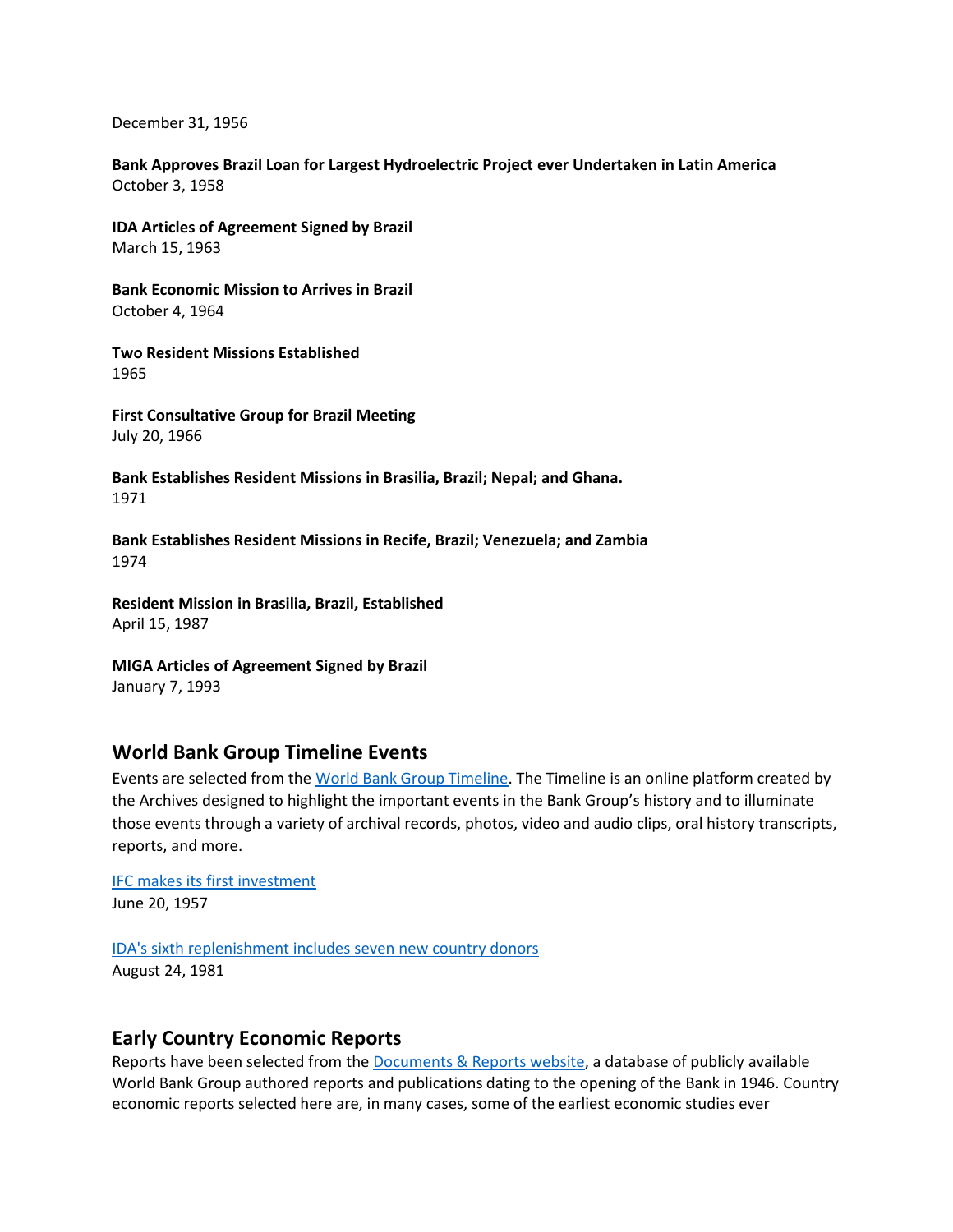published on Bank member countries. Reports discussing the whole economy of a country, rather than individual sectors, are prioritized in this list.

| <b>Brazil - Country study</b>                                              | February 29, 1948  |
|----------------------------------------------------------------------------|--------------------|
| Direct foreign investments in Brazil                                       | April 9, 1948      |
| <b>Brazil - Current economic conditions</b>                                | June 20, 1952      |
| Brazil - Current economic conditions and prospects                         | April 30, 1953     |
| Brazil - Notes on recent economic developments                             | December 31, 1953  |
| Report on the economy of Brazil                                            | January 5, 1954    |
| Brazil - Current economic conditions and prospects                         | July 31, 1954      |
| <b>Brazil - Current economic position and prospects</b>                    | January 31, 1958   |
| Brazil - Current economic position and prospects: Main report              | May 11, 1965       |
| Brazil - Current economic position and prospects: Main report              | June 14, 1966      |
| Brazil - Current economic position and prospects: Main report              | September 27, 1968 |
| Brazil - Current economic position and prospects: The main report          | December 19, 1969  |
| Brazil - Current economic position and prospects: Main report              | January 22, 1971   |
| Brazil - Current economic position and prospects: Main report              | November 30, 1971  |
| Brazil - Economic and social development: Main report                      | March 12, 1973     |
| <b>Brazil - Economic position and prospects: Main report</b>               | June 20, 1974      |
| <b>Brazil - Economic memorandum</b>                                        | July 31, 1975      |
| Brazil - Economic memorandum: Main report                                  | January 26, 1977   |
| <b>Brazil - Economic memorandum</b>                                        | October 31, 1977   |
| <b>Brazil - Economic memorandum</b>                                        | March 31, 1979     |
| <b>Brazil - Country economic memorandum</b>                                | May 29, 1981       |
| <b>Brazil - Country economic memorandum</b>                                | August 31, 1983    |
| Brazil - Country economic memorandum: Main Report                          | February 28, 1985  |
| Brazil - An assessment of the current macroeconomic situation: Main Report | December 31, 1987  |
| Brazil - An assessment of the current macroeconomic situation: Main report | December 31, 1988  |
| <b>Brazil - Economic stabilization with structural reforms</b>             | January 31, 1991   |
| Brazil - Poverty assessment: Main report                                   | June 27, 1995      |
| Brazil - Poverty assessment (Vol. 2): Annexes                              | June 27, 1995      |

# **Country Assistance Strategies**

List is based on a similar list compiled by World Bank's Secretary's staff. Introduced in 1990 and replaced by the Country Partnership Framework (CPF) in 2014, the CAS is an overview of each borrowing country's current economic situation and contains a discussion of its development challenges, prospects, and project-planning. CASs were often initially published as part of project documents but later on were published as standalone documents.

**Country Strategies Included within Project Documents**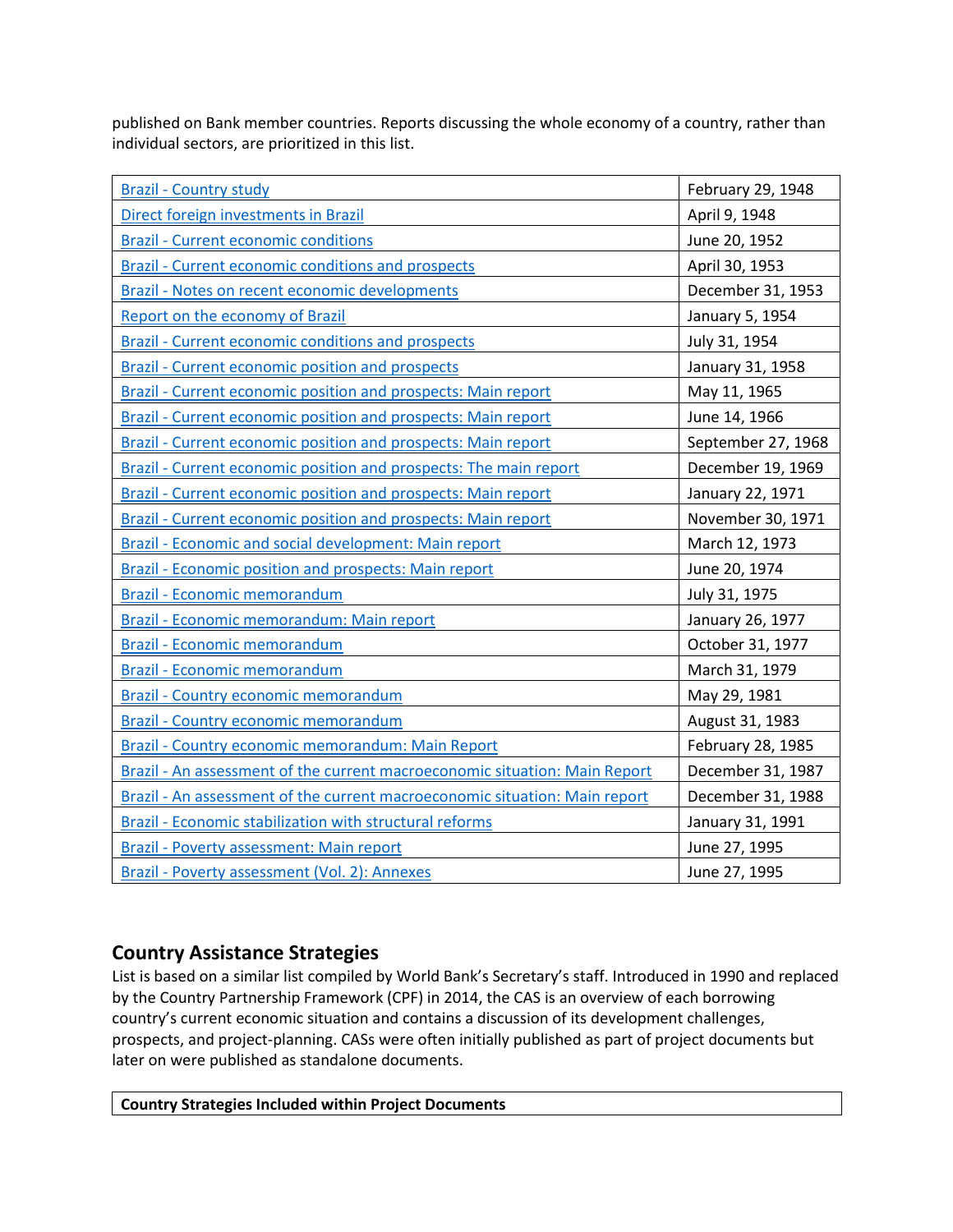| Brazil - Rio de Janeiro Metropolitan Transport Decentralization Project      | May 20, 1993       |
|------------------------------------------------------------------------------|--------------------|
| <b>Stand-Alone Country Strategies</b>                                        |                    |
| <b>Brazil - Country assistance strategy</b>                                  | June 6, 1995       |
| <b>Brazil - Country Assistance Strategy</b>                                  | June 12, 1997      |
| Brazil - Joint country assistance strategy progress report                   | May 6, 1998        |
| <b>Brazil - Country assistance strategy</b>                                  | March 6, 2000      |
| Brazil - Country assistance strategy progress report                         | May 1, 2001        |
| <b>Brazil - Country assistance strategy progress report</b>                  | May 20, 2002       |
| <b>Brazil - Country Assistance Strategy</b>                                  | November 10, 2003  |
| <b>Brazil - Country Assistance Strategy Progress Report</b>                  | May 8, 2006        |
| <b>Brazil - Country assistance strategy</b>                                  | May 6, 2008        |
| Brazil - Country partnership strategy progress report for the period FY2008- |                    |
| 2011                                                                         | March 11, 2010     |
| Brazil - Country Partnership Strategy (CPS) for the period FY2012-2015       | September 21, 2011 |
| <b>Brazil - Country Partnership Strategy Progress Report</b>                 | July 24, 2014      |
| Brazil - Country partnership framework for the period FY18 - FY23            | May 16, 2017       |

# **Staff Newsletters**

Resources have been selected from the World Bank Group's [Documents & Reports website.](https://documents.worldbank.org/) The World Bank has produced a staff newsletter since 1947. The publication has changed its name twice: from International Bank Notes to Bank Notes in 1971 and then to Bank's World in 1982. The newsletter moved online in 2000 and physical publication ceased. In addition to offering news relating to Bank operations and country development, the newsletters were intended to foster a sense of community among staff by highlighting social events, marriages and births, arrival of new staff, recreational events, favorite cooking recipes submitted by staff, and features on different aspects of staff's home country and culture.

| International Bank Notes -- Vol. 3, Iss. 16 | August 15, 1949  | "Mission to Alexandria"          |
|---------------------------------------------|------------------|----------------------------------|
| International Bank Notes -- Vol. 4, Iss. 1  | January 1, 1950  | "Weekend in Goyaz"               |
|                                             |                  | "The Bank's Money at Work in     |
| International Bank Notes -- Vol. 4, Iss. 7  | April 1, 1950    | Brazil"                          |
|                                             |                  | "Signing of \$15,000,000 Loan,   |
|                                             |                  | on May 26, 1950 to the Sao       |
|                                             |                  | Francisco Hydroelectric          |
| International Bank Notes -- Vol. 4, Iss. 12 | June 15, 1950    | Company of Brazil"               |
|                                             |                  | No title - "Photos - Power       |
| International Bank Notes -- Vol. 8, Iss. 3  | March 1, 1954    | projects and new loan to Brazil" |
|                                             |                  | "World's Last Land Frontier -    |
| Bank Notes -- Vol. 1, Iss. 7                | June 1, 1972     | Brazil's conquest of Amazonia"   |
|                                             |                  | "Caqueta Rewards Sturdy -        |
| Bank Notes -- Vol. 2, Iss. 4                | February 1, 1973 | Rugged but Not Grim"             |
|                                             |                  | "Brazil - 500 kV Salto Santiago  |
| <b>Bank Notes</b>                           | November 1, 1977 | <b>Transmission Project"</b>     |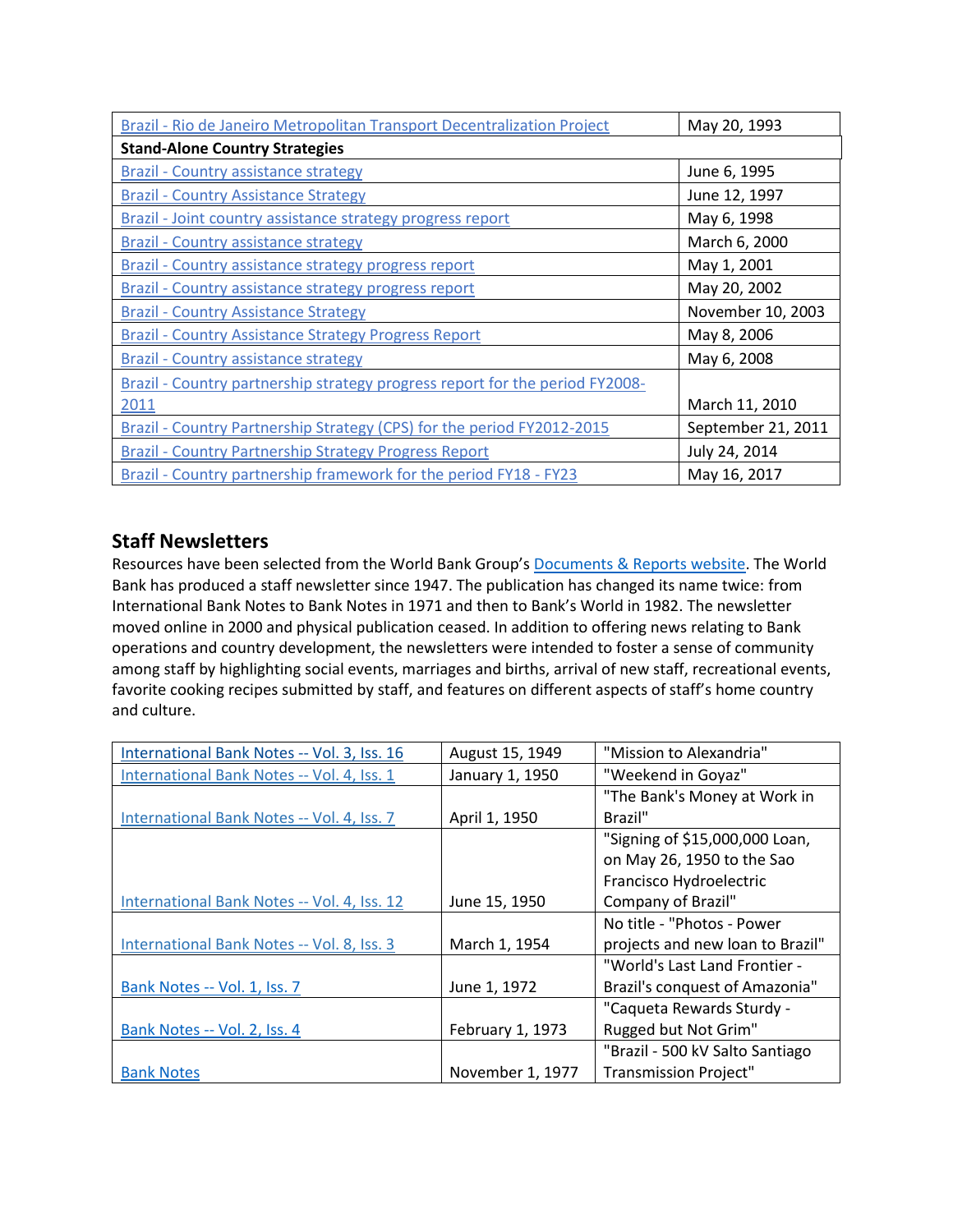|                                 |                  | "Bank's Recife office is "one of a |
|---------------------------------|------------------|------------------------------------|
| <b>Bank Notes</b>               | February 1, 1979 | kind""                             |
| <b>Bank Notes</b>               | January 1, 1980  | "Meeting Basic Needs in Brazil"    |
| Bank's World -- Vol. 1, Iss. 5  | May 1, 1982      | "Surprise ending for a World       |
|                                 |                  | Bank film - A wheelchair for       |
|                                 |                  | Josemir"                           |
| Bank's World -- Vol. 3, Iss. 7  | July 1, 1984     | "Novel solution cuts Brazil's oil  |
|                                 |                  | imports - Rio's cars run on        |
|                                 |                  | alcohol"                           |
| Bank's World -- Vol. 8, Iss. 4  | April 1, 1989    | "From Bedlam to Boardroom in       |
|                                 |                  | 100 Days"                          |
| Bank's World -- Vol. 10, Iss. 6 | June 1, 1991     | "The Forest Lives and Breathes'    |
|                                 |                  | - The Rainforest Guests"           |
| Bank's World -- Vol. 2, Iss. 6  | April 28, 1998   | "Bank-WWF ally to protect          |
|                                 |                  | Amazonia"                          |

# **Oral histories**

Oral histories are selected from the World Bank Group Archives' [Oral History website.](https://oralhistory.worldbank.org/) The site contains transcripts of oral history interviews with departed staff and, in lesser number, Executive Directors and other individuals affiliated with or impacted by the World Bank Group. Interviews were conducted as part of an ongoing effort by the Archives to collect the personal stories and reflections of Bank Group staff. A portion of the interviews were conducted as research for publications. Each transcript provides a valuable first-person account of Bank activities and decision-making from the very beginning of its operations.

| J. Burke Knapp                                 | July 1, 1961                                  |
|------------------------------------------------|-----------------------------------------------|
| <b>Leonard Rist</b>                            | July 19, 1961                                 |
| <b>Barend de Vries</b>                         | July 21, 1986                                 |
| <b>Gerald Alter</b>                            | November 13, 1990                             |
| Guy Pfeffermann                                | January 14, 1992                              |
| Sven Burmeister, Leif Christoffersen, and Caio | September 29, 1992                            |
| Koch Weser and Oliver Lafourcade               |                                               |
| Syed Shahid Husain                             | March 18, April 20, and June 14, 1994         |
| J. Burke Knapp                                 | October 22, 1990, June 26, 1991, September 24 |
|                                                | and 25, 1992, and October 10, 1995            |
| Bernhard H. Liese                              | April 9 and 17, 2008                          |
| Daniel R. Gross                                | April 30, 2008                                |
| <b>Davidson Sommers</b>                        | August 2, 1961                                |
| Jim Coates                                     | October 20, 2016                              |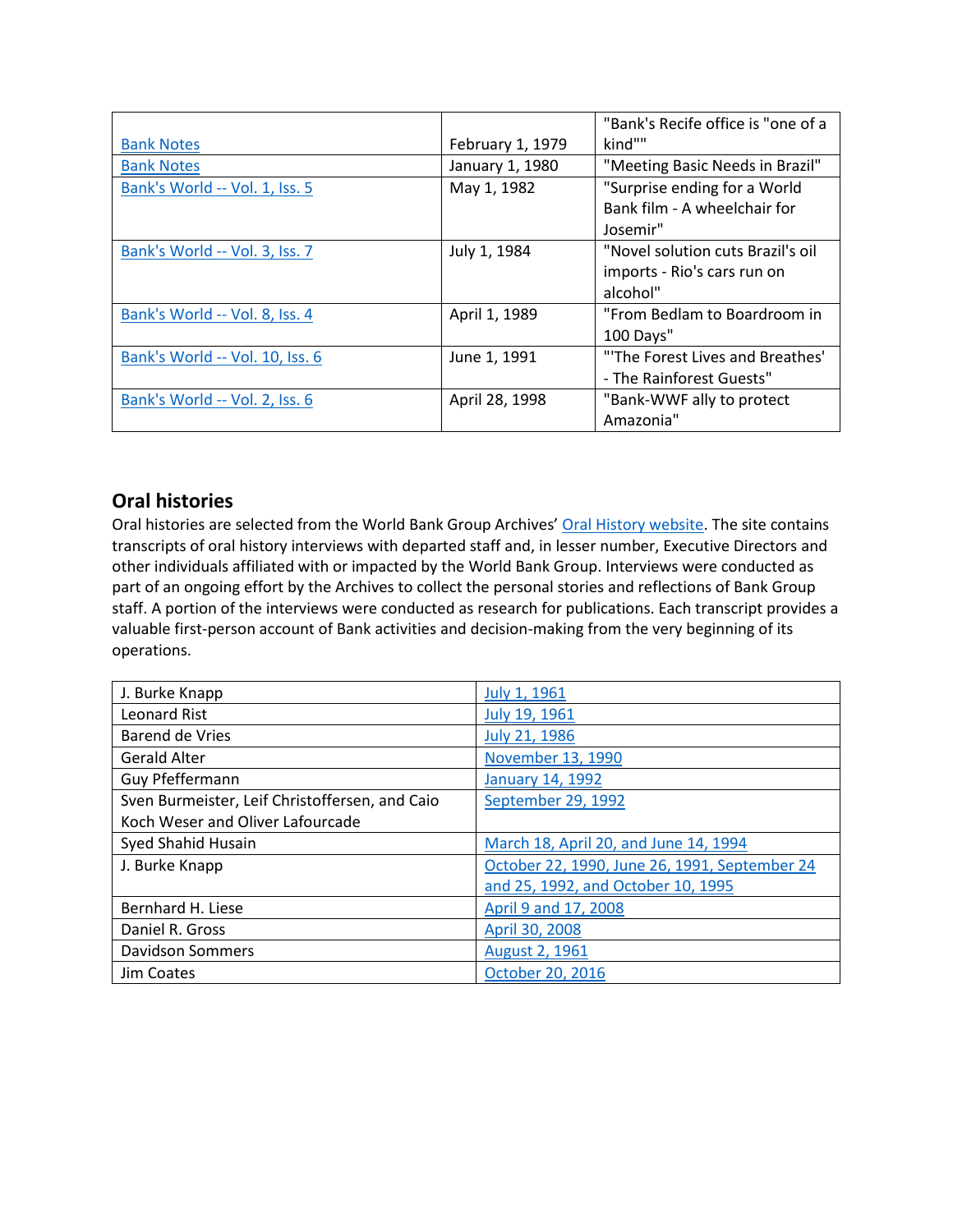# **Online exhibits**

Online exhibits are authored by World Bank Group staff and are accessible on both the Archives' [external site](https://www.worldbank.org/en/about/archives/history/exhibits) and as a [series of older exhibits](https://documents.worldbank.org/en/publication/documents-reports/documentlist?colti=World%20Bank%20Group%20Archives%20exhibit%20series) in the Documents & Reports website. Exhibits focus on notable personalities and accomplishments in the Bank Group's history.

Title: [First Loan for Pollution Control, Brazil](https://documents.worldbank.org/en/publication/documents-reports/documentdetail/432471467998831477/first-loan-for-pollution-control-brazil) Originally published: April 2006

## **Executive Directors**

The list is based on the World Bank Group [Board of Directors website.](https://worldbankgroup.sharepoint.com/sites/wbsites/ExecutiveBoard/Pages/pc/About-the-Boards-05222019-155532/List-of-Executi-05222019-155839.aspx) The country following the name of each ED indicates their nationality.

| MOLLER, Victor (Chile)                  | May 7, 1946      | October 8, 1948                       |
|-----------------------------------------|------------------|---------------------------------------|
| BARREDA-MOLLER, Jose, (Peru)            | November 1, 1948 | October 31, 1950                      |
| PEREZ-CHIRIBOGA, Guillermo, (Ecuador)   | November 1, 1950 | October 31, 1952                      |
| FERNANDEZ, Alfonso, (Chile)             | November 1, 1952 | October 31, 1954                      |
| MEJIA-PALACIO, Jorge, (Colombia)        | November 1, 1954 | October 31, 1956                      |
| MEJIA-PALACIO, Jorge, (Colombia)        | November 1, 1956 | October 31, 1960                      |
| MEJIA-PALACIO, Jorge, (Colombia)        | November 1, 1960 | October 31, 1962                      |
| MEJIA-PALACIO, Jorge, (Colombia)        | November 1, 1962 | October 31, 1968                      |
| BARCO, Virgilio, (Colombia)             | November 1, 1968 | October 31, 1974                      |
| FRANCO-HOLGUIN, Ernesto, (also: FRANCO, | November 1, 1974 | March 31, 1979                        |
| Ernesto), (Colombia)                    |                  |                                       |
| MAPA, Placido L., Jr. (Philippines)     | April 1, 1979    | October 31, 1980                      |
| CONSTAIN, Guillermo, (Colombia)         | November 1, 1980 | February 4, 1981                      |
| GARCIA-PARRA, Jaime (Colombia)          | February 5, 1981 | July 31, 1982                         |
| ROMUALDEZ, Antonio V. (Philippines)     | August 1, 1982   | October 31, 1984                      |
| GUTIERREZ-CASTRO, Edgar (Colombia)      | November 1, 1984 | October 31, 1986                      |
| MALAN, Pedro S. (Brazil)                | November 1, 1986 | October 31, 1988                      |
| WIESNER, Eduardo (Colombia)             | November 1, 1988 | October 31, 1990                      |
| LEUNG, Ernest (Philippines)             | November 1, 1990 | October 31, 1992                      |
| MALAN, Pedro S. (Brazil)                | November 1, 1992 | October 30, 1993                      |
| DE PAIVA, Marcos Caramuru, (Brazil)     | November 1, 1993 | October 31, 1996                      |
| AMATONG, Juanita D. (Philippines)       | November 1, 1996 | October 31, 1998                      |
| PORTUGAL, Murilo, (Brazil)              | November 1, 1998 | October 31, 2000                      |
| RUIZ, Jaime, (Colombia)                 | November 1, 2000 | October 31, 2002, PD to               |
|                                         |                  | November 8, 2002                      |
| BIER, Amaury, (Brazil)                  | November 1, 2002 | January 5, 2004 PD to                 |
|                                         |                  | January 9, 2004                       |
| CANUTO, Otaviano, (Brazil)              | January 5, 2004  | October 31, 2006                      |
| CANUTO, Otaviano, (Brazil)              | November 1, 2006 | May 31, 2007                          |
| STUDART, Rogerio, (Brazil)              | June 20, 2007    | October 31, 2008                      |
| BOTERO, JORGE (Colombia)                | November 1, 2008 | April 8, 2009 PD to April<br>19, 2009 |